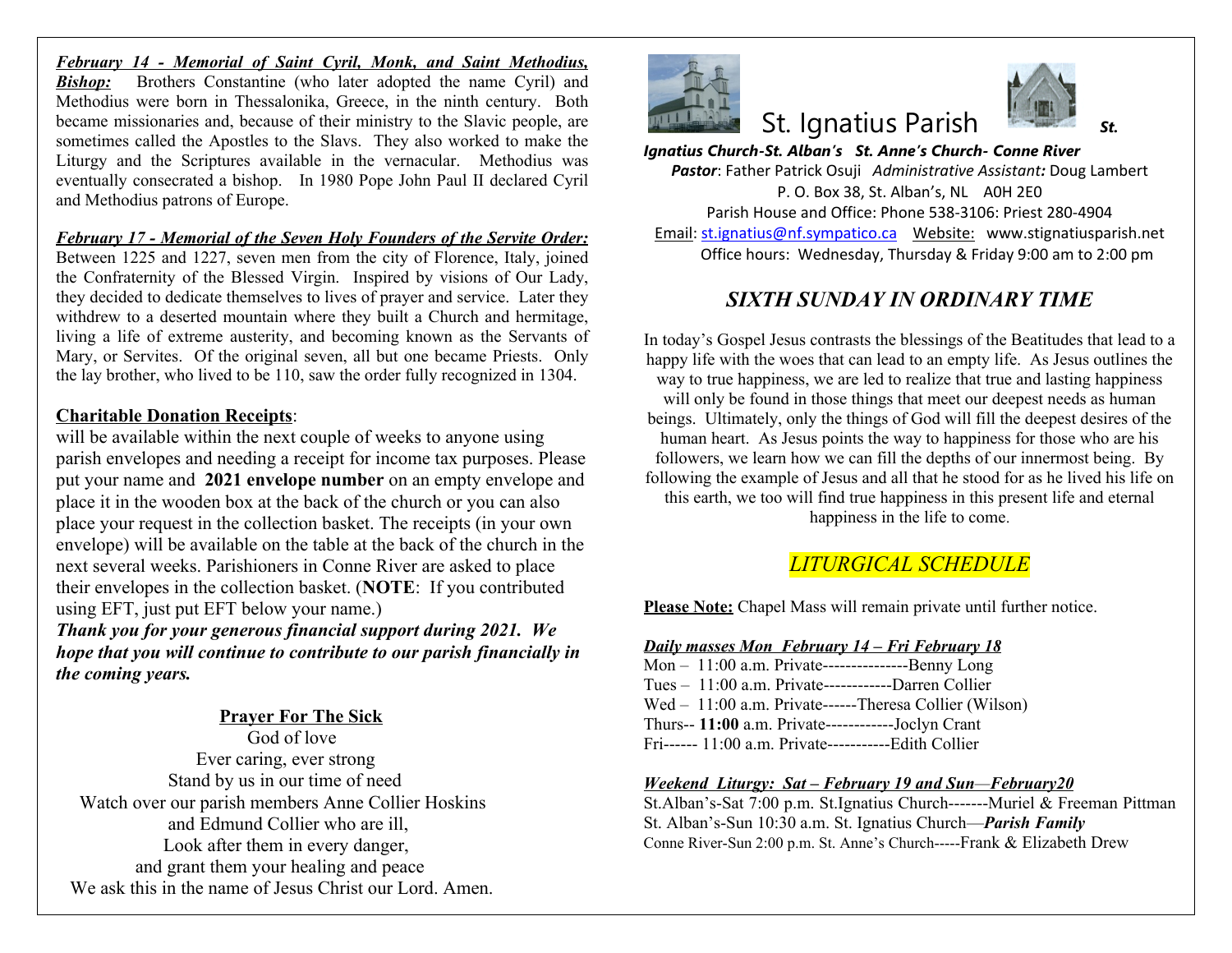# **Ministries' schedule for Weekend Masses**

| <b>DATE</b>   | <b>Sacristan</b>    | <b>Reader</b>    | <b>Eucharistic</b><br><b>Minister</b> | <b>Music</b> |
|---------------|---------------------|------------------|---------------------------------------|--------------|
| <b>Feb 12</b> | Mary S<br>Patsy M   | Ann <sub>B</sub> | <b>Father Patrick</b>                 |              |
| <b>Feb 13</b> | Mary S<br>Patsy M   | Valerie H        | <b>Father Patrick</b>                 |              |
| <b>Feb 19</b> | Edith O<br>Monica K |                  | <b>Father Patrick</b>                 |              |
| <b>Feb 20</b> | Edith O<br>Monica K |                  | <b>Father Patrick</b>                 |              |

### **Weekly Parish Income-Dec. 31,2021 to Feb.11,2022**

| St. Ignatius Church    | \$541.00 |
|------------------------|----------|
| Candles                | 120.00   |
| Initial Offering       | 83.00    |
| Christmas Offering     | 40.00    |
| New Year's Offering    | 115.00   |
| <b>Advent Folders</b>  | 89.50    |
| <b>Funeral Stipend</b> | 200.00   |
| Mass Stipend           | 90.00    |
| Certificates           | 15.00    |
| 50/50 Fundraiser       | 3015.00  |
| EFT (January)          | 920.00   |
|                        |          |

**Congratulations** to Roland Collier of Ottawa, ON-winner of the January 28th 50/50 Fundraiser.(\$1507.50)

### *Thank you for your continued support to the parish.*

| <b>Stipends (as recommended by the Diocese)</b> Certificates (copy) |                     |  |  |
|---------------------------------------------------------------------|---------------------|--|--|
| Funerals \$200.00                                                   | Baptism \$5.00      |  |  |
| Weddings \$200.00                                                   | Confirmation \$5.00 |  |  |
| Baptism \$25.00                                                     | Communion \$5.00    |  |  |

### *WELCOME TO ST. IGNATIUS PARISH: ST. IGNATIUS CHURCH AND ST. ANNE'S CHURCH:*

*We are happy to have you here in our parish. It is our hope that you experience the presence of Christ during our worship. "Where two or three come together in my name, there I am with them" Matt 18:20*

### **Home Visits and Holy Communion**

If you or someone you know who would like to receive Holy Communion in their home, you are asked to please inform Father Patrick at 709-280-4904 or call the Parish office at 709-538-3106 Wednesday, Thursday and Friday between 9:00 a.m. and 2:00 p.m. The Body of Christ is often such an important part of people's lives, so when they are sick or unable to attend Mass, I would greatly bring them Holy Communion......Father Patrick Osuji

## **New To Our Area: Bay D'Espoir Community Food Bank**

Location: St Alban's Community Centre Opening Date: Tuesday February 15th, 2022-02-09 Hours of Operation: Tuesday & Friday 10:00 am- 12:00 pm ( by appointment only) **For more information please contact:** Connie: 538-6096 Brenda: 538-6504

Audrey: 572-5609 Cindy: 538-8930

Please feel free to drop off donated food items at the back of the Church in the labelled Food Bank Box.

**New Banners:** St. Ignatius Parish has just received three new Childrens' Banners and wishes to thank those who made the donations possible.

 Reconciliation ( Lamb of God ) Banner donated in loving memory of deceased members of the Knights of Columbus.

First Communion Banner donated in loving memory of Dr. Ragaie Diebes by Mary MacDonald Diebes and family.

Confirmation ( Receive the Holy Spirit ) Banner donated in loving memory of Edith Collier by the Collier family.